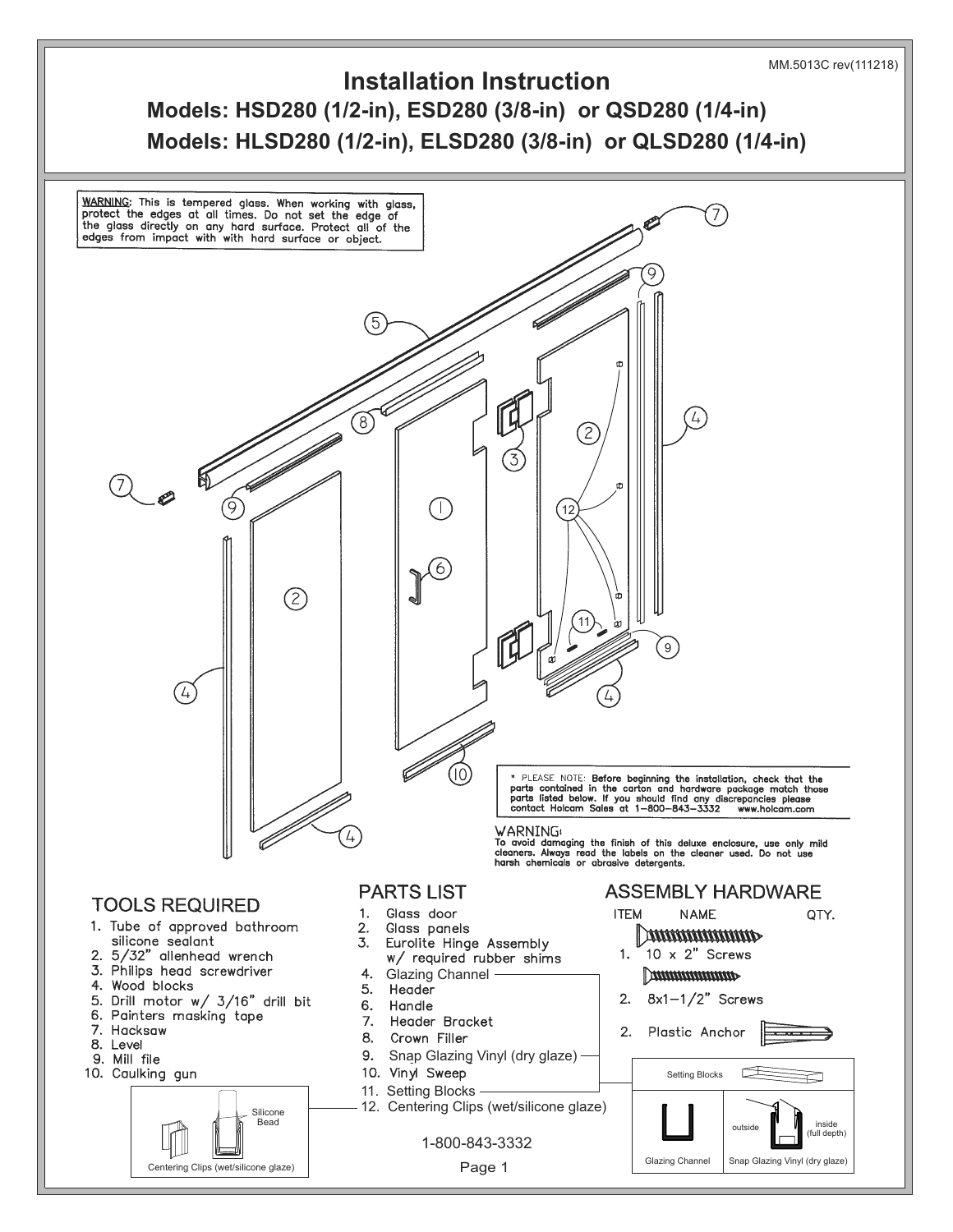## **Models: HSD280 (1/2-in), ESD280 (3/8-in) or QSD280 (1/4-in) Models: HLSD280 (1/2-in), ELSD280 (3/8-in) or QLSD280 (1/4-in) Installation Instruction** MM.5013A rev(111218)

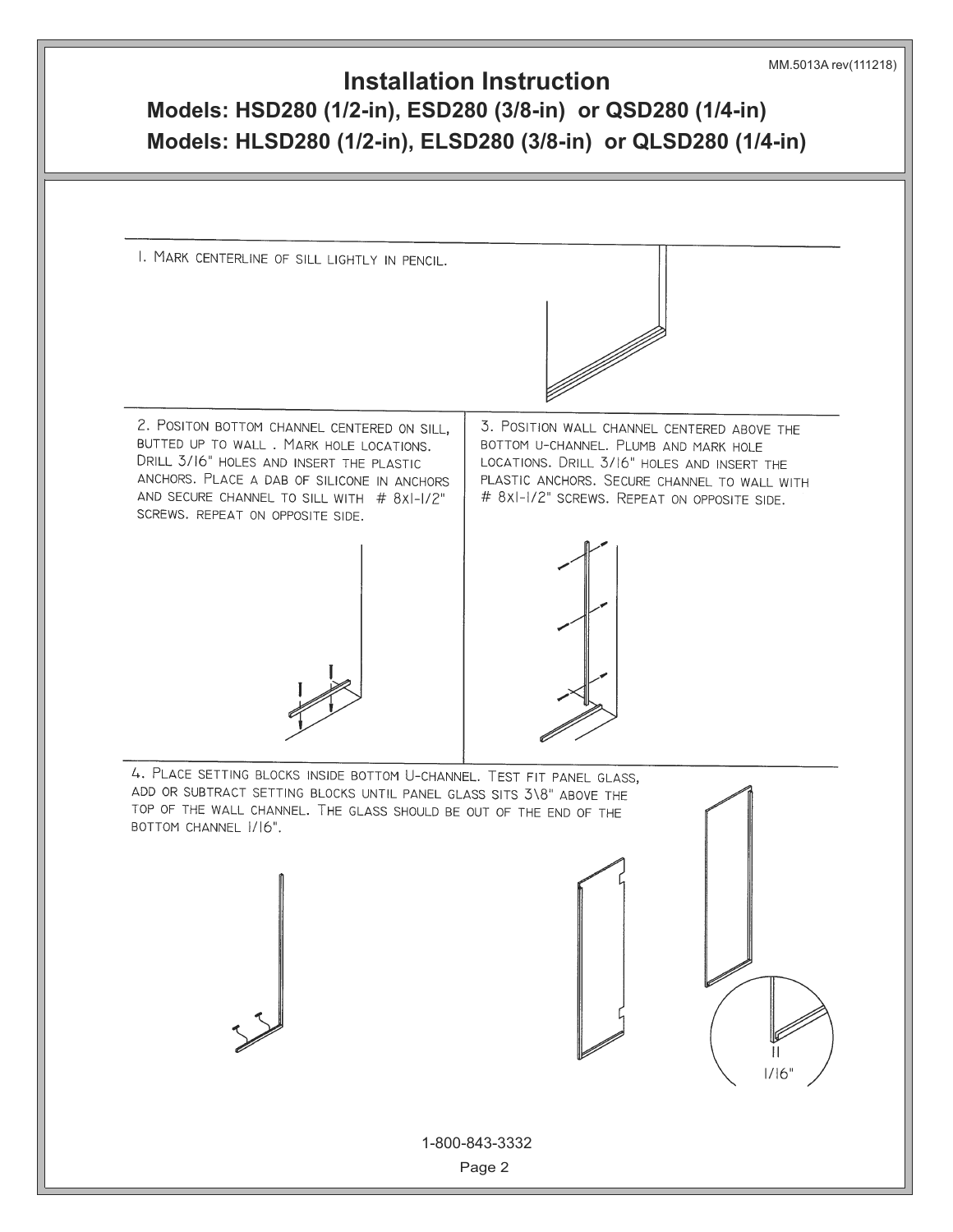## **Installation Instruction**

## **Models: HSD280 (1/2-in), ESD280 (3/8-in) or QSD280 (1/4-in) Models: HLSD280 (1/2-in), ELSD280 (3/8-in) or QLSD280 (1/4-in)**

5. MEASURE WALL TO WALL AT THE TOP OF UNIT. SUBTRACT 1/16" FROM MEASUREMENT AND CUT THE HEADER TO SIZE. MEASURE WIDTH AT THE TOP OF THE PANEL GLASS. CUT THE GLAZING VINYL TO SIZE. TO OBTAIN THE CORRECT SPACING WITH THE DOOR, ADD 3/8" TO THE WIDTH OF THE DOOR AND ADJUST THE OPENING IN-BETWEEN THE PANELS TO THIS MEASUREMENT.



6. SLIDE THE MOUNTING BRACKETS INTO THE TOP CHANNEL OF THE HEADER. USING SOME SHORT LENGTHS OF GLAZING VINYL TO PAD THE EDGE OF THE PANEL GLASS, POSITION THE HEADER ON TOP OF THE PANELS AND PUSH DOWN INTO PLACE. SLIDE THE MOUNTING BRACKETS TO THE END OF THE HEADER. MARK THE MOUNTING HOLE LOCATIONS. REMOVE THE HEADER AND DRILL 3/16" HOLES. INSERT PLASTIC ANCHORS AND REINSTALL THE HEADER USING THE FULL SIZE PIECES OF GLAZING VINYL. SECURE THE MOUNTING BRACKETS TO THE WALL USING #8XI-1/2" SCREWS. TIGHTEN SET SCREWS.

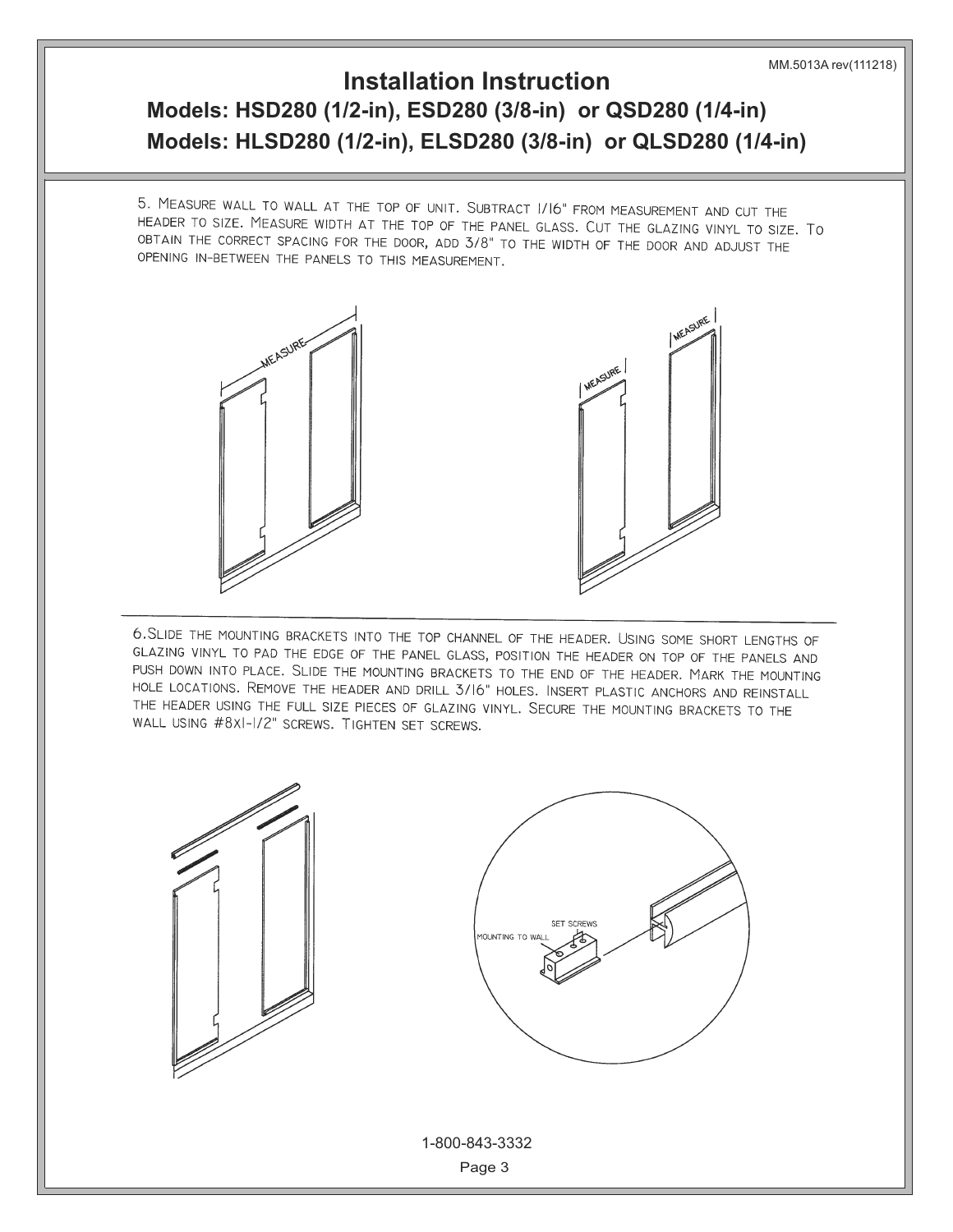